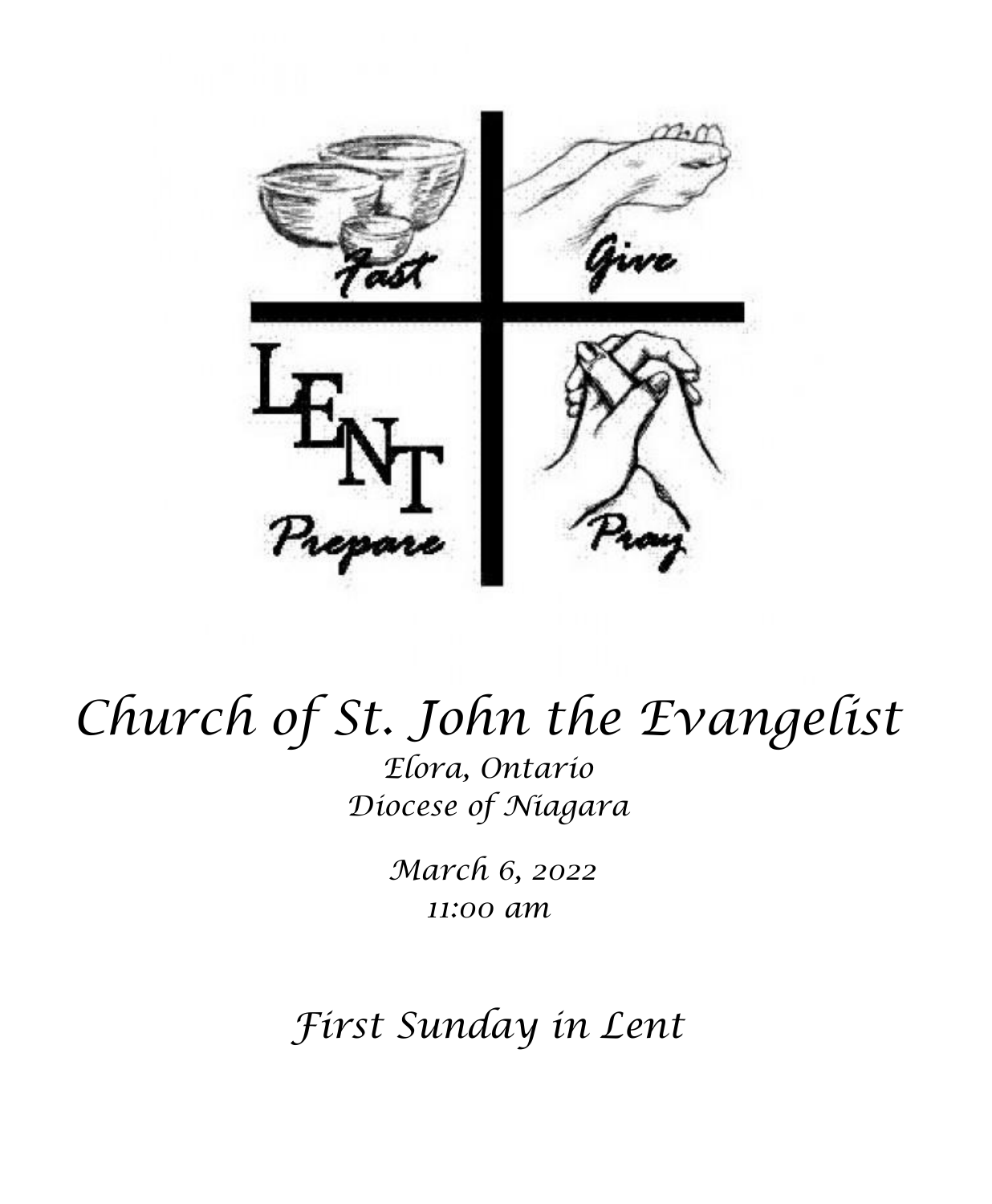# **First Sunday in Lent March 6, 2022**

#### **11:00 am Modified Holy Communion (BCP)**

*This service is live-streamed from St. John's.*

*Welcome back to St. John's in-person. It is wonderful to have you here. Please wear a face mask at all times, and keep a physical distance from members of other households. Congregational singing is permitted quietly according to diocesan guidelines (March 1).*

*---------------------------------------------*

*St. John's church sits on the traditional unceded territories of the Attawandaron, Mississauga, and Haudenosaunee First Nations. These lands are covered by the Between the Lakes Treaty and the Haldemand land grant. These lands are also part of The Dish With One Spoon Treaty, all subsequent newcomers have been invited into this treaty in the spirit of peace, friendship and respect. Today this land is home to many diverse Inuit, Metis and First Nations peoples.* 

#### **Mass Setting Darke in F**

#### **THE COLLECT FOR PURITY**

*Celebrant:* ALMIGHTY God, unto whom all hearts be open, all desires known, and from whom no secrets are hid: Cleanse the thoughts of our hearts by the inspiration of thy Holy Spirit, that we may perfectly love thee, and worthily magnify thy holy Name; through Christ our Lord. **Amen.**

#### **SUMMARY OF THE LAW** (*congregation can kneel or sit for prayer)*

*Celebrant:* OUR Lord Jesus Christ said: Hear O Israel, The Lord our God is one Lord; and thou shalt love the Lord thy God with all thy heart, and with all thy soul, and with all thy mind, and with all thy strength. This is the first and great commandment. And the second is like unto it:

> Thou shalt love thy neighbour as thyself. On these two commandments hang all the Law and the Prophets.

*People:* **Lord, have mercy upon us, and write both these thy laws in our hearts, we beseech thee.**

#### **Kyrie** - Singers

Lord, have mercy upon us. Christ, have mercy upon us. Lord, have mercy upon us.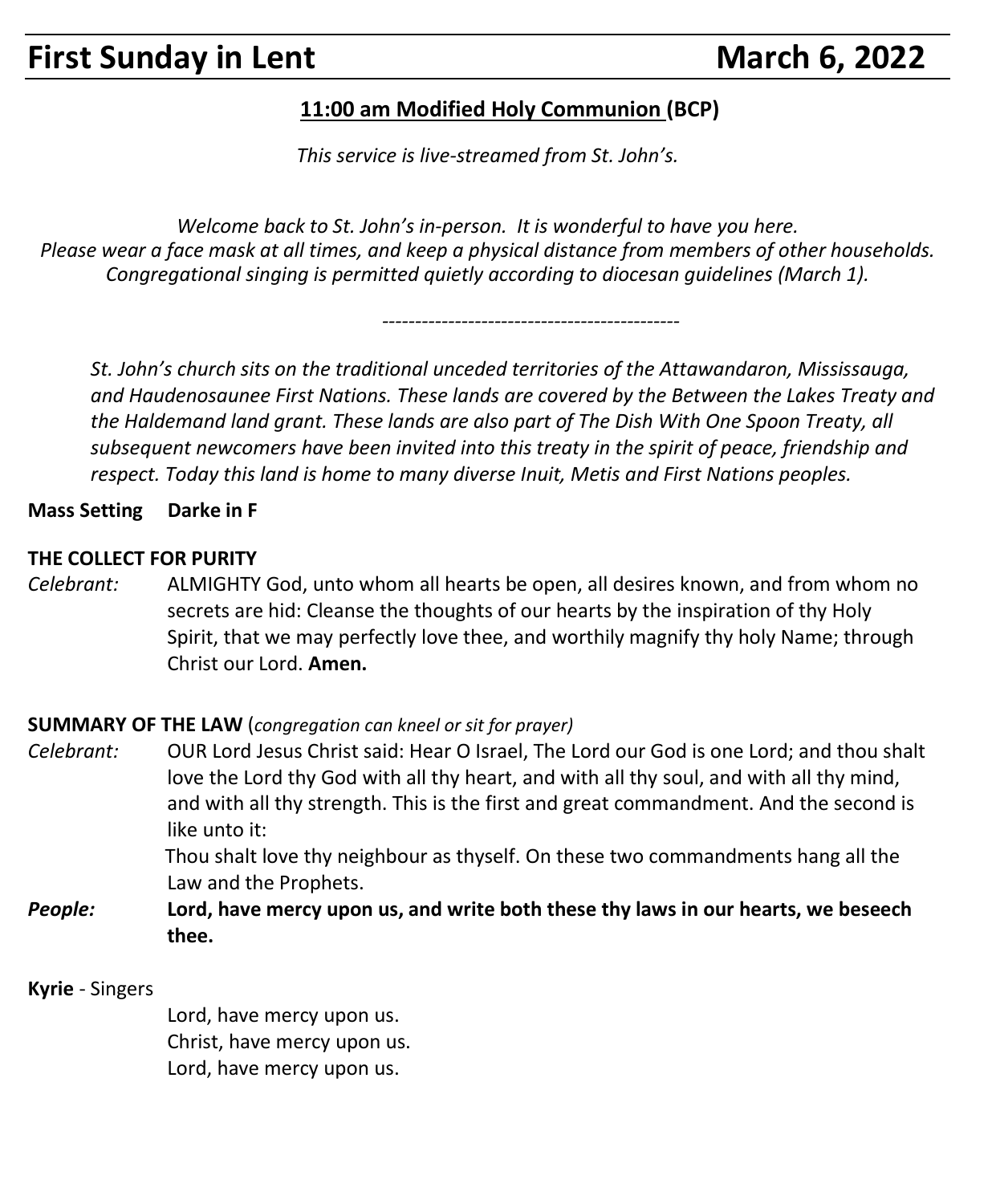#### **COLLECT**

*Celebrant:* O Lord, who for our sake didst fast forty days and forty nights: Give us grace to use such abstinence, that, our flesh being subdued to the Spirit, we may ever obey thy godly motions in righteousness and true holiness, to thy honour and glory; who livest and reignest with the Father and the Holy Spirit, one God, world without end.

*People:* **Amen.**

Almighty and everlasting God, who hatest nothing that thou hast made, and dost forgive the sins of all them that are penitent: Create and make in us new and contrite hearts, that we worthily lamenting our sins, and acknowledging our wretchedness, may obtain of thee, the God of all mercy, perfect remission and forgiveness; through Jesus **Amen.**

#### *(Please be seated)*

#### **A READING FROM THE BOOK OF DEUTERONOMY Deuteronomy 26.1-11**

When you have come into the land that the Lord your God is giving you as an inheritance to possess, and you possess it, and settle in it, you shall take some of the first of all the fruit of the ground, which you harvest from the land that the Lord your God is giving you, and you shall put it in a basket and go to the place that the Lord your God will choose as a dwelling for his name. You shall go to the priest who is in office at that time, and say to him, "Today I declare to the Lord your God that I have come into the land that the Lord swore to our ancestors to give us." When the priest takes the basket from your hand and sets it down before the altar of the Lord your God, you shall make this response before the Lord your God: "A wandering Aramean was my ancestor; he went down into Egypt and lived there as an alien, few in number, and there he became a great nation, mighty and populous. When the Egyptians treated us harshly and afflicted us, by imposing hard labour on us, we cried to the Lord, the God of our ancestors; the Lord heard our voice and saw our affliction, our toil, and our oppression. The Lord brought us out of Egypt with a mighty hand and an outstretched arm, with a terrifying display of power, and with signs and wonders; and he brought us into this place and gave us this land, a land flowing with milk and honey. So now I bring the first of the fruit of the ground that you, O Lord, have given me." You shall set it down before the Lord your God and bow down before the Lord your God. Then you, together with the Levites and the aliens who reside among you, shall celebrate with all the bounty that the Lord your God has given to you and to your house.

#### **Psalm 91.1-2, 9-16** *(plainchant)*

Whoso dwelleth under the defence of the Most High shall abide under the shadow of the Almighty.

I will say unto the Lord, 'Thou art my refuge and my stronghold; my God in whom I will trust.'

Because thou hast said, 'the Lord is my refuge', and hast made the Most High thy habitation,

There shall no evil happen unto thee, neither shall any plague come nigh thy dwelling.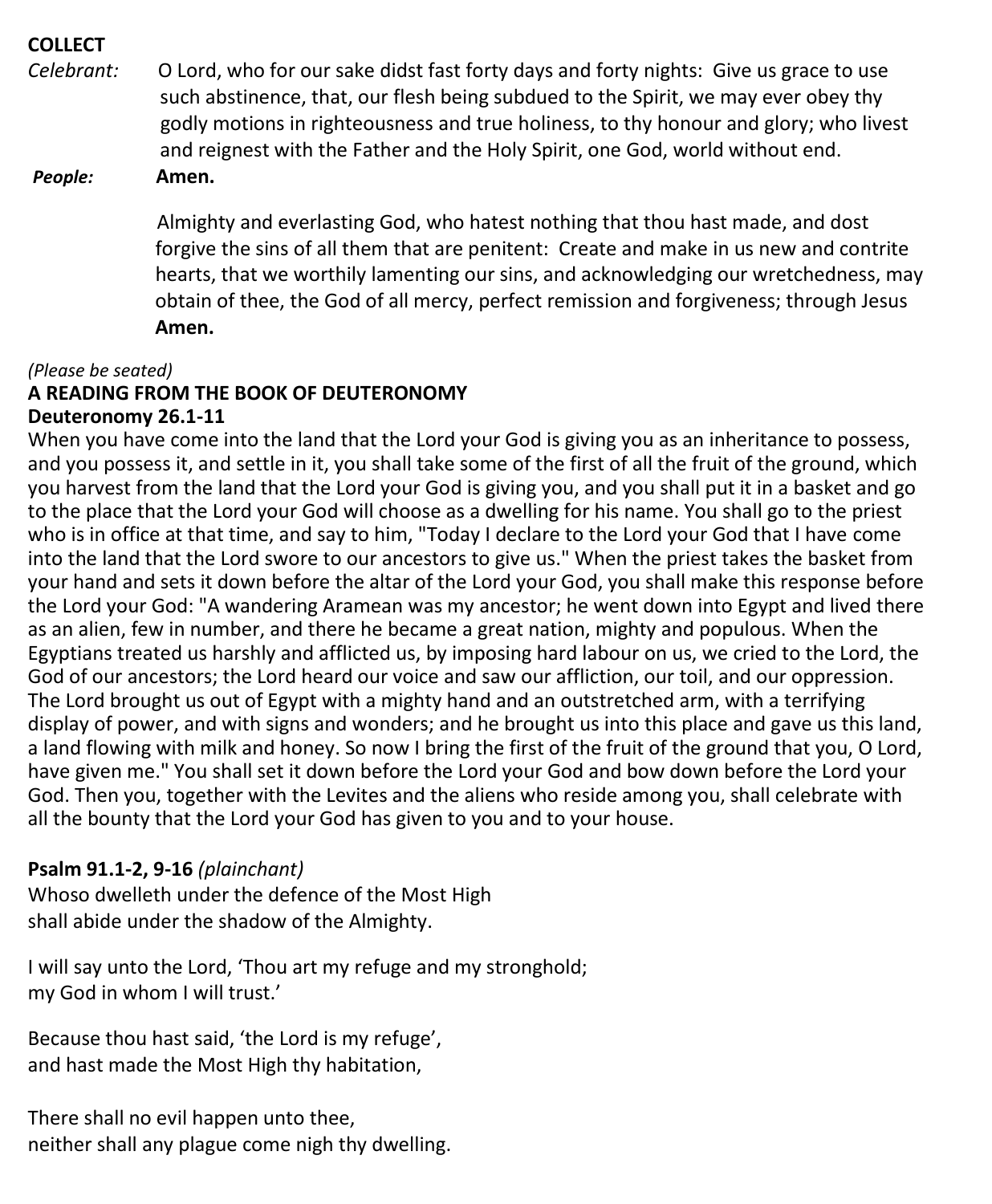For he shall give his angels charge over thee, to keep thee in all thy ways.

They shall bear thee in their hands, that thou hurt not thy foot against a stone.

Thou shalt tread upon the lion and adder: the young lion and the dragon shalt thou trample under thy feet.

Because he hath set his love upon me, therefore will I deliver him; I will set him up, because he hath known my Name.

He shall call upon me, and I will hear him: yes, I am with him in trouble; I will deliver him, and bring him to honour.

With long life will I satisfy him, and show him my salvation.

Glory be to the Father, and to the Son, and to the Holy Ghost. as it was at the beginning, is now, and ever shall be, world without end. Amen.

#### *(Stand)* **GOSPEL Luke 4.1-13** *Reader:*The Lord be with you. *People: And with thy spirit.* Reader: The Holy Gospel is written in the 4<sup>th</sup>chapter of the gospel according to Luke beginning at the 1<sup>st</sup> verse. *People:* **Glory be to thee, O Lord.** Jesus, full of the Holy Spirit, returned from the Jordan and was led by the Spirit in the wilderness, where for forty days he was tempted by the devil. He ate nothing at all during those days, and when they were over, he was famished. The devil said to him, "If you are the Son of God, command this stone to become a loaf of bread." Jesus answered him, "It is written, 'One does not live by bread alone.'" Then the devil led him up and showed him in an instant all the kingdoms of the world. And the devil said to him, "To you I will give their glory and all this authority; for it has been given over to me, and I give it to anyone I please. If you, then, will worship me, it will all be yours." Jesus answered him, "It is written, 'Worship the Lord your God, and serve only him.'" Then the devil took him to Jerusalem, and placed him on the pinnacle of the temple, saying to him, "If you are the Son of God, throw yourself down from here, for it is written, 'He will command his angels concerning you, to protect you,' and 'On their hands they will bear you up, so that you will not dash your foot against a stone.'" Jesus answered him, "It is said, 'Do not put the Lord your God to the test.'" When the devil had finished every test, he departed from him until an opportune time.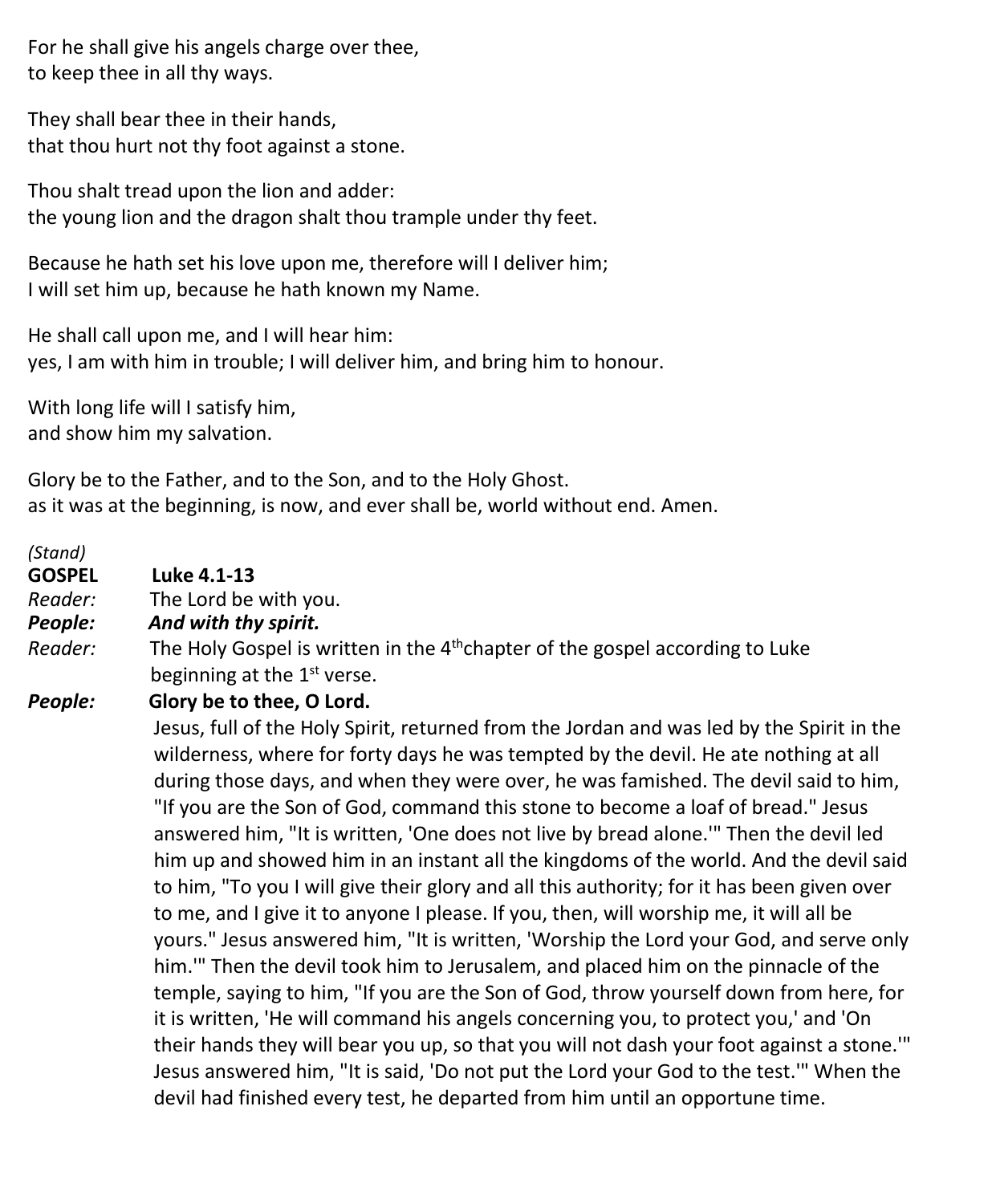The Gospel of Christ.

*People:* **Praise be to thee, O Christ.**

#### **THE NICENE CREED**

**All: I BELIEVE in one God the Father Almighty, Maker of heaven and earth, and of all things visible and invisible:**

> **And in one Lord Jesus Christ, the only begotten Son of God, begotten of the Father before all worlds; God, of God; light, of light; very God, of very God; begotten, not made; being of one substance with the Father; through whom all things were made: who for us and for our salvation came down from heaven, and was incarnate by the Holy Ghost of the Virgin Mary, and was made man, and was crucified also for us under Pontius Pilate. He suffered and was buried, and the third day he rose again according to the Scriptures, and ascended into heaven, and sitteth on the right hand of the Father. And he shall come again with glory to judge both the quick and the dead: whose kingdom shall have no end.**

> **And I believe in the Holy Ghost, the Lord, the Giver of life, who proceedeth from the Father and the Son, who with the Father and the Son together is worshipped and glorified, who spake by the prophets. And I believe one, holy, catholic, and apostolic church. I acknowledge one baptism for the remission of sins. And I look for the resurrection of the dead, and the life of the world to come. Amen.**

#### **Hymn 175 Forty Days and Forty Nights** (vv 1,2,3,5)

*Forty days and forty nights you were fasting in the wild, forty days and forty nights tempted, and yet undefiled:*

*Burning heat throughout the day, bitter cold when light had fled. prowling beasts around your way, stones your pillow, earth your bed.* *Shall not we your trials share, learn your discipline of will, and with you by fast and prayer wrestle with the powers of hell?*

*Saviour, may we hear your voice keep us constant at your side; and with you we shall rejoice at the eternal Eastertide.*

#### **HOMILY** Rev'd Judy Steers

#### **ANTHEM** Cherubic Hymn No. 6 **Book Constructs** Cherubic Hymn No. 6 **Book Constructs** Cherus Bortniansky

*Let us who mystically represent the cherubim, And who sing the thrice holy hymn To the life-creating trinity, Now lay aside all earthly cares. Amen. That we may receive the king of all, Who comes in visibly upborne by the angelic hosts, Alleluia.*

*(English text by Vladimir Morosan)*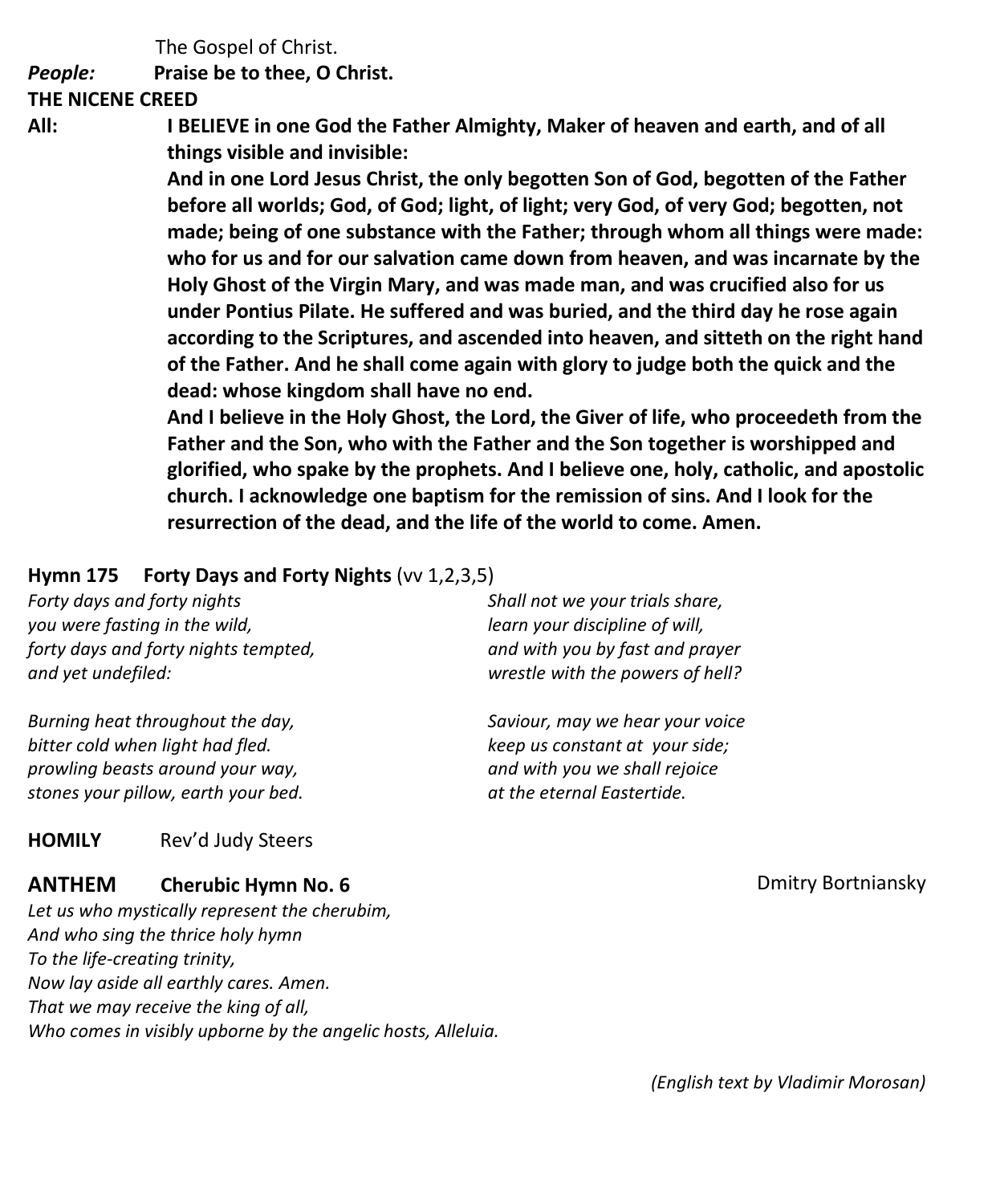#### **PREPARATION OF THE GIFTS**

*During the Anthem the Celebrant prepared the elements for Communion.*

*"We shall not live by bread alone, but by every word that proceeds from the mouth of God."*  $-L$  Matthew 4.4

#### **INTERCESSIONS** (*You may kneel or sit for prayer)*

Let us pray for the world, the church, and all those in need this day, saying together, "Lord, have mercy."

For all the churches in our community, for our Bishop, Susan, and Primate, Linda, and all congregations committed to their charge, that each one of us might be true and faithful servants of Christ, let us ask the riches of his grace.

#### **Lord, have mercy.**

For our families and friends, for those working in schools and hospitals, that the Lord will sustain them and protect them, let us ask the gifts of the Spirit. **Lord, have mercy.**

For those who are lonely, sick, hungry, persecuted, or isolated (especially….) that the Lord will uphold them in their minds and bodies, let us ask the strength of God. **Lord, have mercy.**

For Elizabeth our Queen, for the leaders of all nations, and all who are in positions of authority; that they might serve to build up communities of hope, let us ask the wisdom of God. **Lord, have mercy.**

For the people of Ukraine, for those who are displaced and for those who remain, that they might be renewed in strength and courage, let us ask the peace of Christ. **Lord, have mercy.**

For the whole human family, that we may live together in justice and peace, let us ask the light of Christ.

#### **Lord, have mercy.**

For those who have departed this life in faith and fear (especially….) that rejoicing in their fellowship, and following their good examples, we may with them be partakers of thy heavenly kingdom, let us ask the peace of Christ.

#### **Lord, have mercy.**

#### **CONFESSION AND ABSOLUTION**

*Leader:* YE that do truly and earnestly repent you of your sins, and are in love and charity with your neighbours, and intend to lead the new life, following the commandments of God, and walking from henceforth in his holy ways: draw near with faith, and take this holy sacrament to your comfort; and make your humble confession to Almighty God.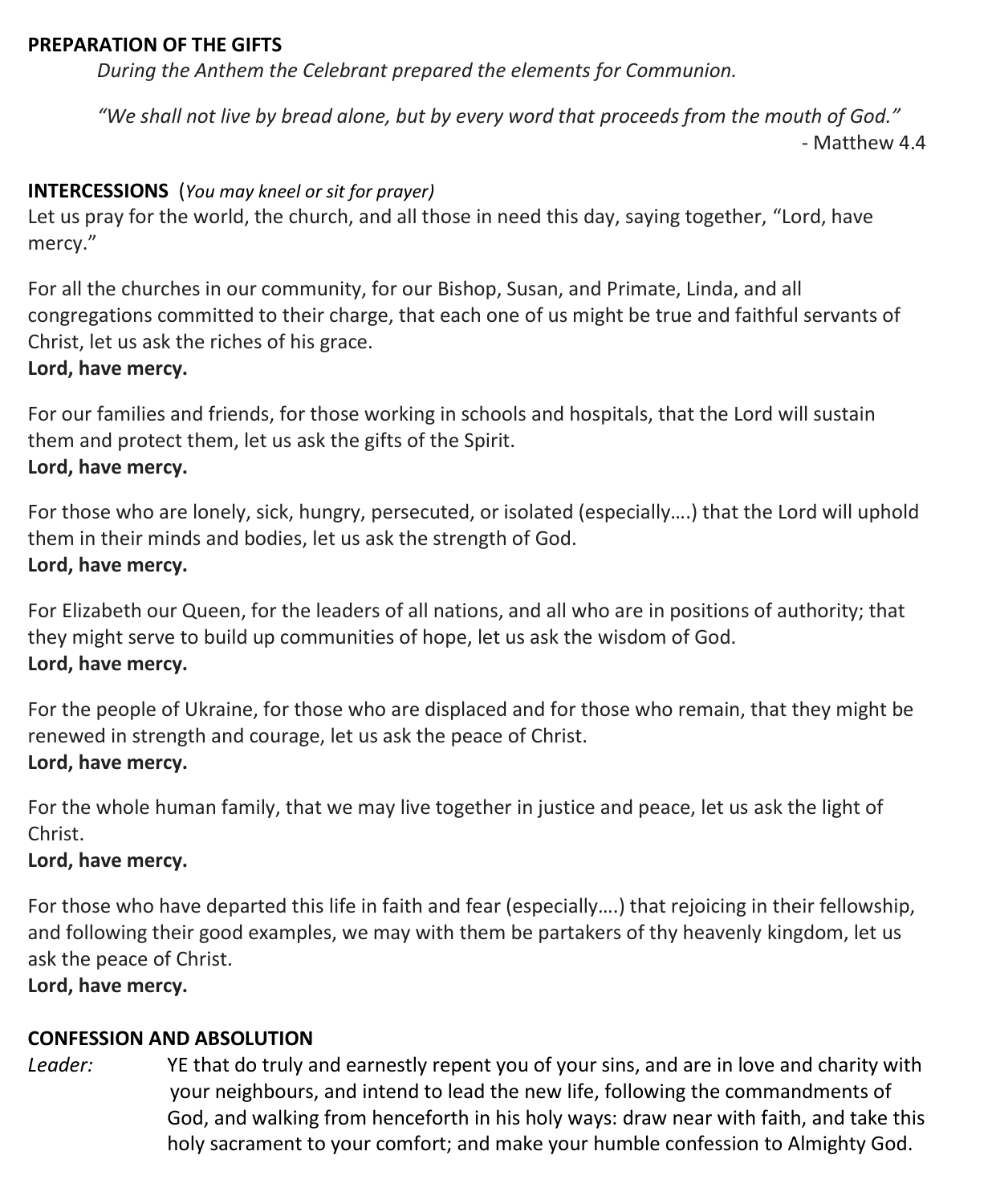*Celebrant:* ALMIGHTY God,

*All:* **Father of our Lord Jesus Christ, maker of all things, judge of all people: we acknowledge and confess our manifold sins and wickedness, which we from time to time most grievously have committed, by thought, word, and deed, against thy divine majesty. We do earnestly repent, and are heartily sorry for these our misdoings. Have mercy upon us, most merciful Father; for thy Son our Lord Jesus Christ's sake, forgive us all that is past; and grant that we may ever hereafter serve and please thee in newness of life, to the honour and glory of thy Name; through Jesus Christ our Lord. Amen.**

- *Celebrant:* ALMIGHTY God, our heavenly Father, who of his great mercy hath promised forgiveness of sins to all them that with hearty repentance and true faith turn unto him: have mercy upon you; pardon and deliver you from all your sins; confirm and strengthen you in all goodness; and bring you to everlasting life; through Jesus Christ our Lord.
- *All:* **Amen.**
- *Leader:* Hear what comfortable words our Saviour Christ saith unto all that truly turn to him: Come unto me all that labour and are heavy laden, and I will refresh you. – *Matthew 11:28*

God so loved the world, that he gave his only begotten Son, to the end that all that believe in him should not perish, but have eternal life. – *John 3:16.* Hear also what Saint Paul saith:

This is a true saying, and worthy of all to be received, that Christ Jesus came into the world to save sinners. – *1 Timothy 1:15.*

Hear also what Saint John saith.

If any one sin, we have an Advocate with the Father, Jesus Christ the righteous; and he is the propitiation for our sins. – *1 St John 2:1, 2*.

#### **THANKSGIVING AND CONSECRATION**

- *Celebrant:* The Lord be with you;
- *All:* And with thy spirit.
- Celebrant: Lift up your hearts;
- *All:* We lift them up unto the Lord.
- Celebrant*:* Let us give thanks unto our Lord God;
- *All:* It is meet and right so to do.

*Celebrant:* It is very meet, right, and our bounden duty, that we should at all times, and in all places, give thanks unto thee, O Lord, Holy Father, Almighty, Everlasting God, Creator and Preserver of all things. Therefore with Angels and Archangels, and with the whole company of heaven,

we laud and magnify thy glorious Name; evermore praising thee and saying: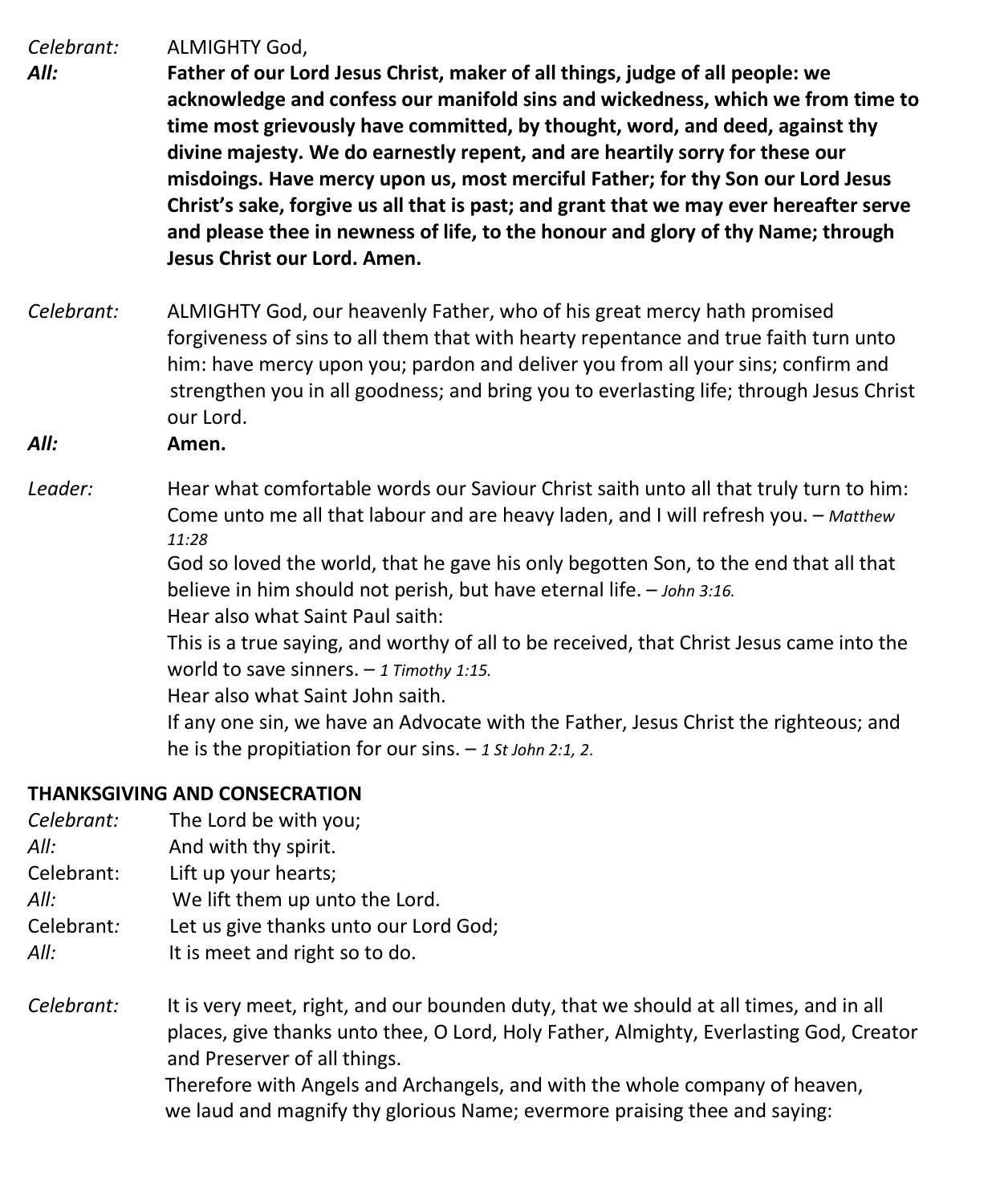*Singers* **Holy, Holy, Holy, Lord God of hosts,**  heaven and earth are full of thy glory. Glory be to thee, O Lord Most High. Blessed is he who cometh in the name of the Lord, Hosanna in the Highest.

#### **PRAYER OF CONSECRATION**

*Celebrant*: BLESSING and glory and thanksgiving be unto thee Almighty God, our heavenly Father, who of thy tender mercy didst give thine only Son Jesus Christ to take our nature upon him, and to suffer death upon the Cross for our redemption; who made there, by his one oblation of himself once offered, a full, perfect, and sufficient sacrifice, oblation, and satisfaction, for the sins of the whole world; and did institute, and in his holy Gospel command us to continue, a perpetual memorial of that his precious death, until his coming again.

> Hear us, O merciful Father, we most humbly beseech thee; and grant that we receiving these thy creatures of bread and wine, according to thy Son our Saviour Jesus Christ's holy institution, in remembrance of his death and passion, may be partakers of his most blessed Body and Blood; who, in the same night that he was betrayed, took Bread; and, when he had given thanks, he brake it; and gave it to his disciples, saying, Take, eat; this is my Body which is given for you: Do this in remembrance of me. Likewise after supper he took the Cup; and, when he had given thanks, he give it to them, saying, Drink ye all, of this; for this is my Blood of the new Covenant, which is shed for you and for many for the remission of sins: Do this, as oft as ye shall drink it, in remembrance of me.

> Wherefore, O Father, Lord of heaven and earth, we thy humble servants, with all thy holy Church, remembering the precious death of thy beloved Son, his mighty resurrection, and glorious ascension, and looking for his coming again in glory, do make before thee, in this sacrament of the holy Bread of eternal life and the Cup of everlasting salvation, the memorial which he hath commanded; And we entirely desire thy fatherly goodness mercifully to accept this our sacrifice of praise and thanksgiving, most humbly beseeching thee to grant, that by the merits and death of thy Son Jesus Christ, and through faith in his blood, we and all thy whole Church may obtain remission of our sins, and all other benefits of his passion; And we pray that by the power of thy Holy Spirit, all we who are partakers of this holy Communion may be fulfilled with thy grace and heavenly benediction; through Jesus Christ our Lord, by whom and with whom, in the unity of the Holy Spirit, all honour and glory be unto thee, O Father Almighty, world without end.

*All:* **Amen.**

*Celebrant:* The peace of the Lord be always with you;

*All:* **And with thy Spirit.** 

*All:* **We do not presume to come to this thy Table, O merciful Lord, Trusting in our own**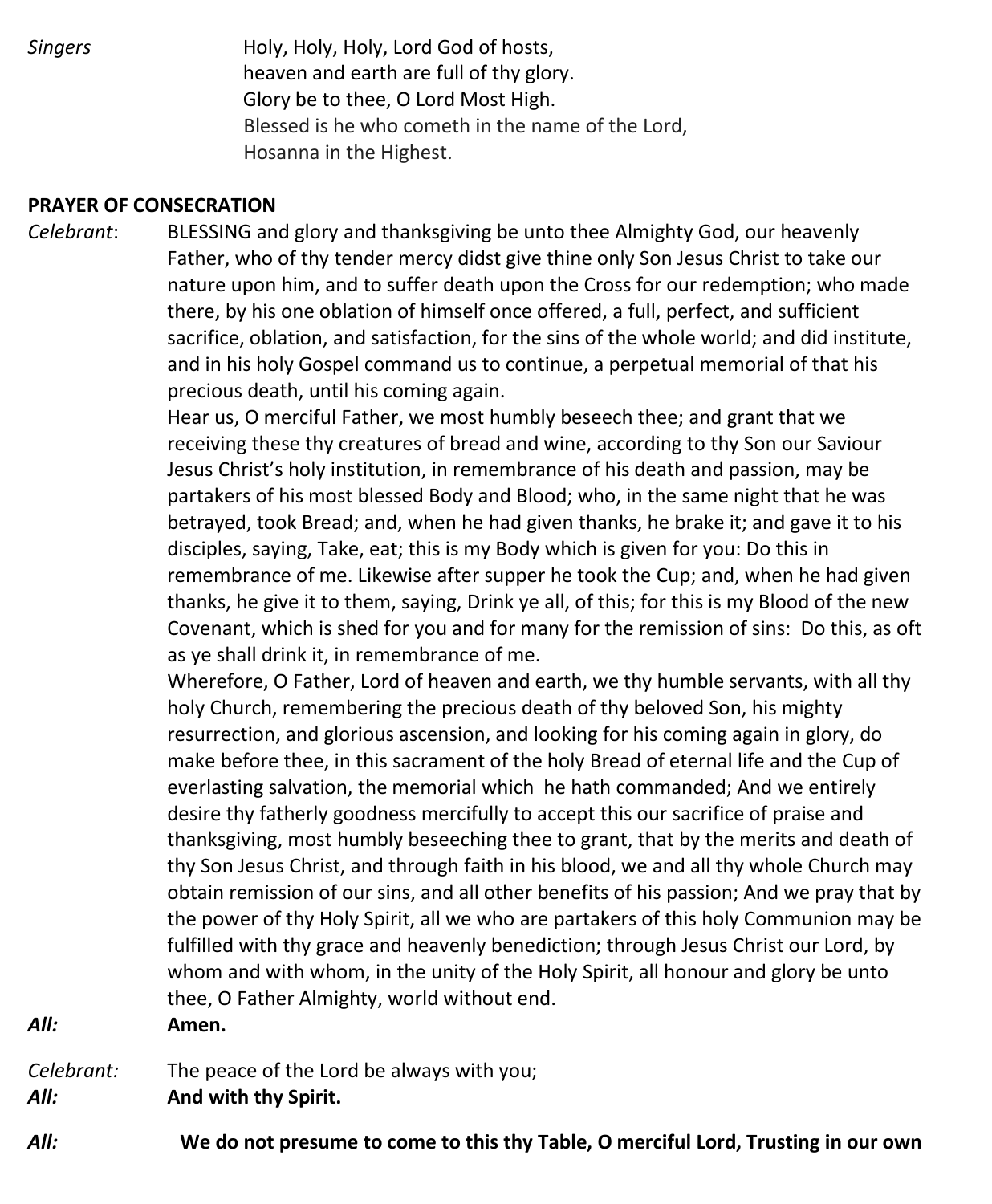**righteousness, But in thy manifold and great mercies. We are not worthy So much as to gather up the crumbs under thy Table. But thou art the same Lord, Whose property is always to have mercy: Grant us therefore, gracious Lord, So to eat the Flesh of thy dear Son Jesus Christ, And to drink his Blood, That our sinful bodies May be made clean by his Body, And our souls washed through his most precious Blood, And that we may evermore dwell in him, And he in us. Amen.**

#### **Singers Agnus Dei**

#### *During Communion:*

*Please remain in your seat and the sacrament will be brought to you in one kind (bread). Please keep your face mask on while you hear the words of administration or blessing. If you do not wish to receive the sacrament, please fold your arms across your chest. Once the communion administrator is beyond your 2m physical distance you may remove your face mask to consume the sacrament.*

*Prayer During Reception: (*for people participating online with spiritual communion) Jesus, I believe that you are present with us in the sacrament of bread and wine. I love you and I desire your presence afresh in my life. Since I cannot now receive the bread and wine of the altar, *Come spiritually into my heart. I embrace you and unite myself to you; never let me be separated from you.*

*(Based on a prayer by St. Alphonsus Maria e'Liguori)*

#### **PRAYERS AFTER COMMUNION**

*Singers remain standing*

*Celebrant:* Let us pray.

**OUR Father who art in heaven, hallowed be thy name, thy kingdom come, thy will be done, on earth as it is in heaven. Give us this day our daily bread; and forgive us our trespasses, as we forgive them that trespass against us; and lead us not into temptation, but deliver us from evil. For thine is the kingdom, the power, and the glory, for ever and ever. Amen.**

*Celebrant:* Almighty and everliving God, we most heartily thank thee that thou dost graciously feed us, in these holy mysteries, with the spiritual food of the most precious body and blood of thy Son our saviour Jesus Christ; assuring us thereby of thy favour and goodness towards us; and that we are living members of his mystical body, which is the blessed company of all faithful people; and are also heirs through hope of thy everlasting kingdom.

*All:* **And here we offer and present unto thee, O Lord, ourselves, our souls and bodies, to be a reasonable, holy, and living sacrifice unto thee. And although we are unworthy, yet we beseech thee to accept this our bounden duty and service, not weighing our merits, but pardoning our offences; through Jesus Christ our Lord, to whom, with thee and the Holy Ghost, be all honour and glory, world without end. Amen.**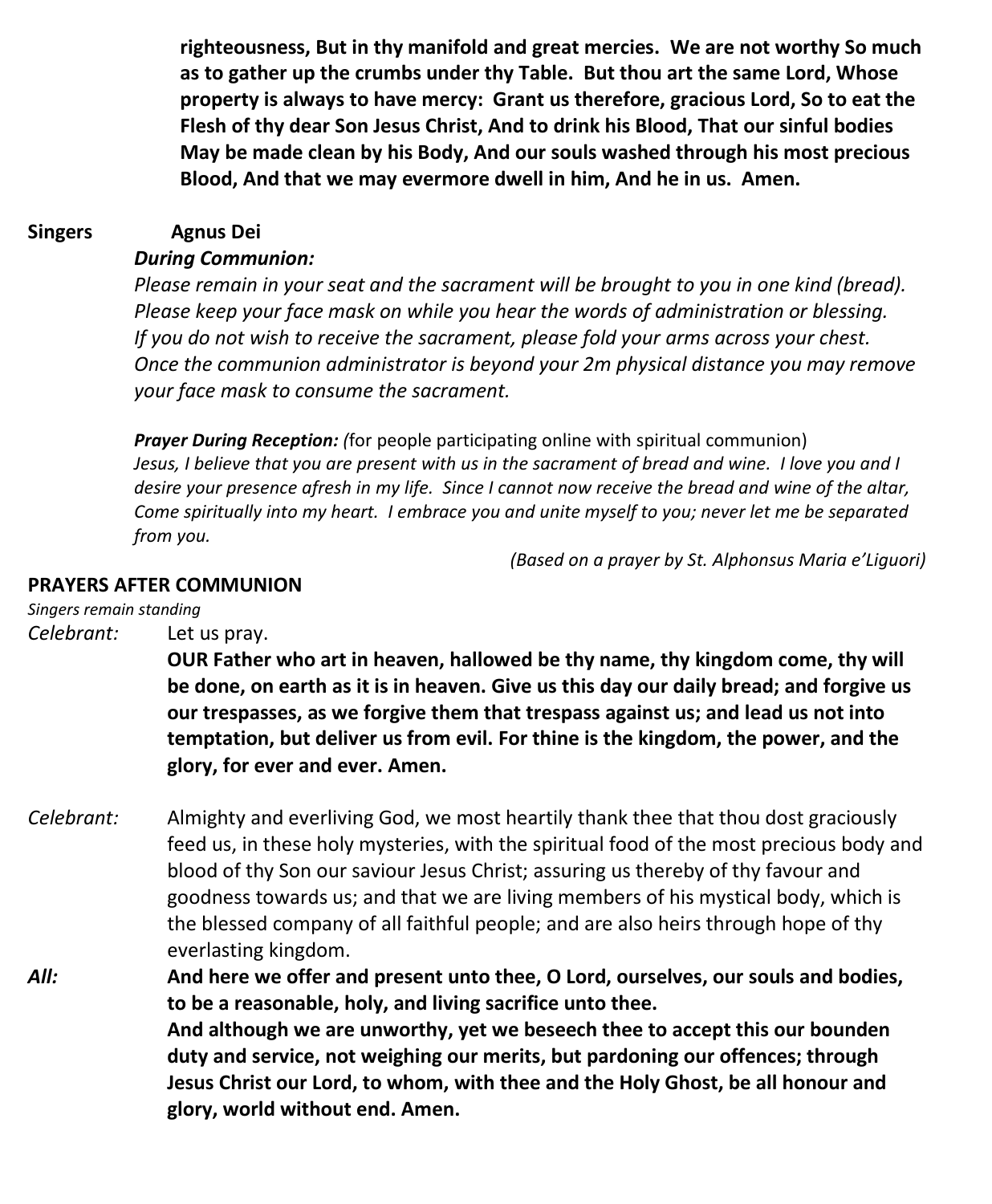#### **Blessing**

#### **Hymn 564 Lead us, Heavenly Father, Lead us** (vv 1,2,3)

*Lead us, heavenly Father, lead us o'er the world's tempestuous sea; guard us, guide us, keep us , feed us, for we have no help but thee; yet possessing every blessing if our God our Father be.*

*Saviour, breathe forgiveness o'er us; all our weakness thou dost know; thou didst tread this earth before us, thou didst feel its keenest woe; lone and dreary, faint and weary, through the desert thou didst go.*

*Spirit of our God, descending, fill our hearts with heavenly joy, love with every passion blending, pleasure that can never cloy; thus provided, pardoned, guided, nothing can our peace destroy.*

#### **Postlude Adagio in A minor** Adagio **A minor** Adagio **A minor** Adagio **A minor** Adagio **A minor** Adagio **A minor** Adagio **A minor** Adagio **A minor** Adagio **A minor** Adagio **A minor** Adagio **A minor** Adagio **A minor** Adagio

#### *Please note there are no flowers during the season of Lent.*

| Readers          | Chris Rynberk, Pam Gradwell                                     |
|------------------|-----------------------------------------------------------------|
| Greeters         | Jane Rapp, Charlotte Logan                                      |
| Altar Guild      | Pam Gradwell, Susan Hirst                                       |
| <b>Singers</b>   | Audrey Coates, Rebecca McKay, Emily Petrenko, Autumn Debassige, |
|                  | Quade Nielsen, Lanny Fleming, Michael Cressman, Luke MacLean    |
| Video Technician | Gerry Hill                                                      |

# **Announcements for March 6, 2022**

#### **Pastoral Care**

If you know of someone in need of pastoral care, please contact a member of the clergy directly.

#### **Welcome Back!**

On March 1st new guidelines for ministry came into effect to welcome back in-person congregations, allow quiet congregational singing, indoor weddings and funerals. Face masks are still required and the Vaccine Policy is still in effect for clergy, singers, readers, greeters, altar and flower guild members, and wardens. Please notify Linda Coultes of the date of your vaccine booster if you fall in any of those categories.

Thank you for your patience as we slowly put our in-person events in place in accordance with diocesan guidelines.

#### **Live-streaming and Cell Phones**

The 11:00 am service is live-streamed to people who cannot be here in-person. If you are attending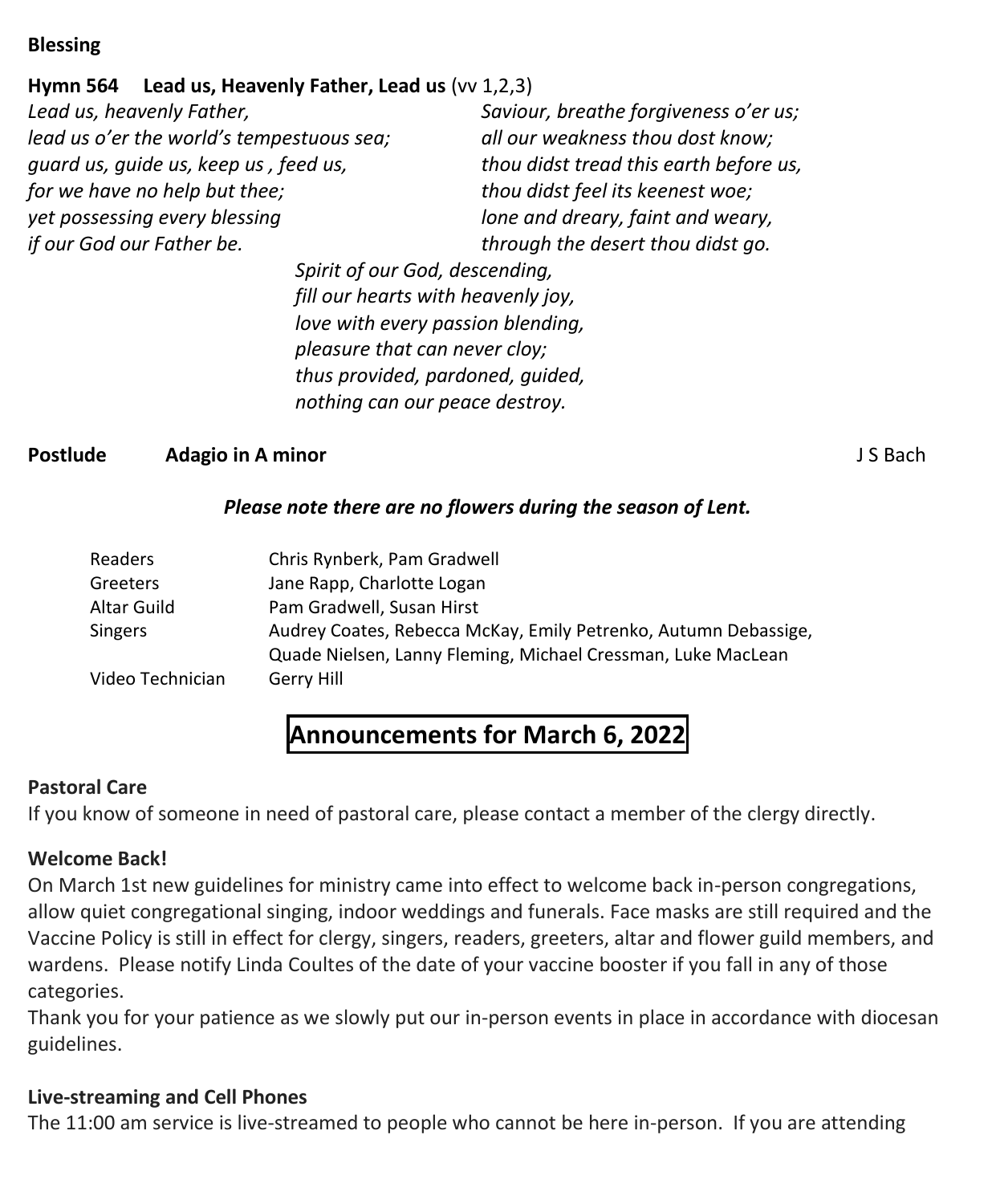today's service in-person, please put your cell phone on "AIRPLANE" mode so it does not interfere with our WiFi signal.

#### **Vestry**

Last Sunday 69 people met at our annual Vestry on Zoom. We approved a new budget for 2022, welcomed ten new people, heard about updates on the four areas of our Vision, and appointed and elected a new leadership team. The Wardens are Peter Barr, Pam Gradwell, Jeff Ostic and Jane Houlding.

Copies of the Vestry Report are available at the back of the church.

### **Ukraine**

Continue to pray for all those who can influence towards peace in Ukraine. PWRDF is working with Hungarian Interchurch Aid to respond to the needs of the refugees by setting up support check points. To support this work visit PWRDF or make a donation by calling 1-866-308-7973 or through St. John's marking your cheque "Ukraine."

### **Lent Book Club**

#### **Tuesday, 7:00 p.m. on Zoom.**

Ralph Benmurgui's book, "I Thought He Was Dead: A Spiritual Memoir" is available at Magic Pebble Bookshop in Elora. We will be using this book throughout Lent for our own reflections on mortality, death, hope and faith. Join us this Tuesday at 7:00 pm on Zoom as we explore how we define ourselves in a world that values "what I do" over "who I am called to be."

#### **Morning Prayer**

Thursday, 9:00 a.m. on Zoom join us to hear the scriptures of the day and offer prayers for the world.

#### **Compline - A Vigil for Peace in Ukraine**

Thursday, March 10, 8:00 p.m.

Join us in-person or online for this reflective choral service to conclude your day. Please register with Linda by email or a telephone call to the Parish Office.

#### **Heritage River**

This Friday, March 11, there will be a service of Holy Communion at Heritage River at 10:00 a.m. for the residents.

#### **Walking in Right Relations**

At Vestry we heard about the hundreds of orange ribbons that were tied to trees around St. John's property last September to mark the first Truth and Reconciliation Day in Canada. All those weathered ribbons were stitched together by Jane Rajantie to create a double sided quilt which you can see displayed by the lectern. This quilt, which will be present at liturgies and gatherings, reminds us of the missing voices and of our need to take responsibility to walk toward reconciliation.